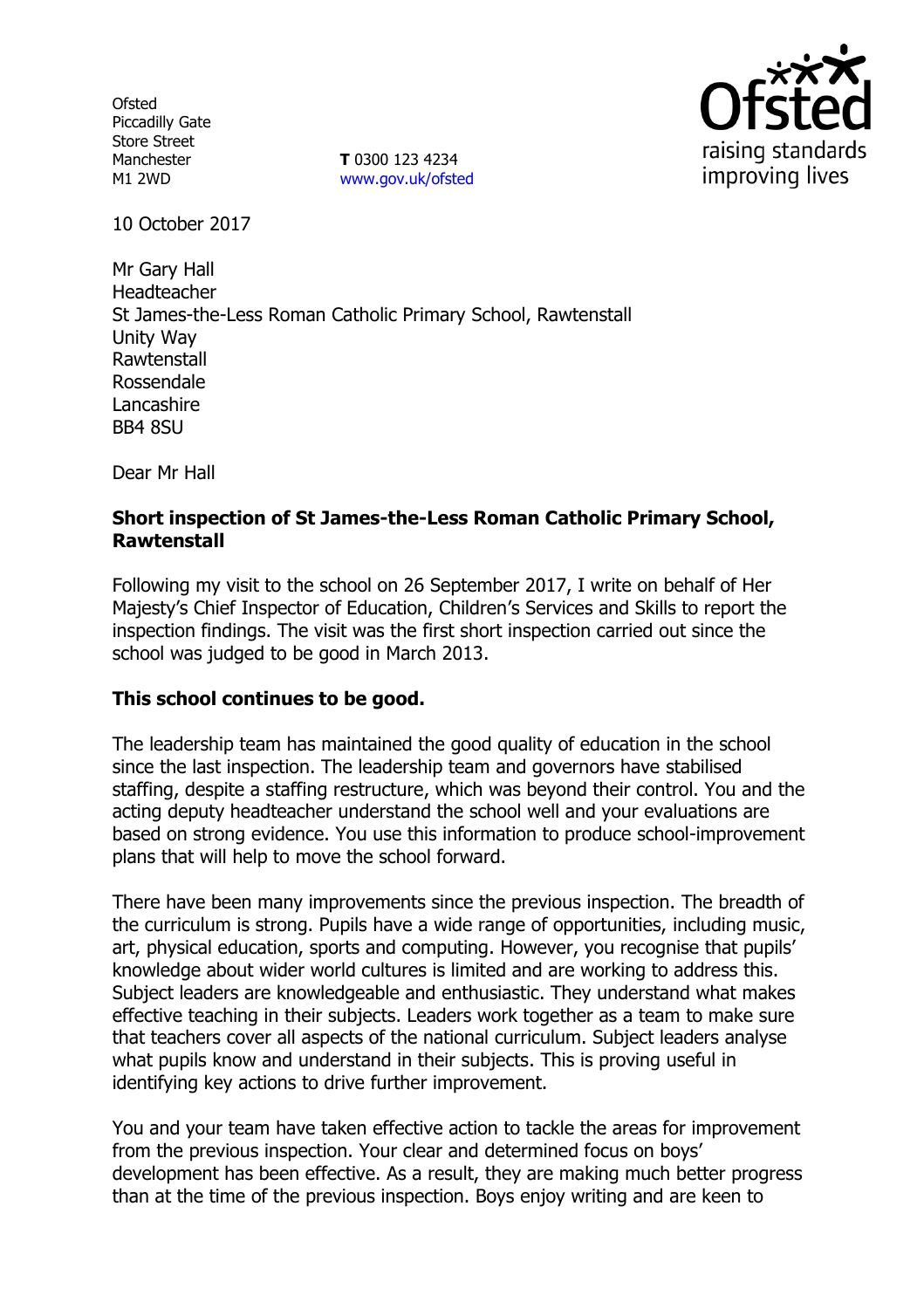

share their skills, particularly in key stage 1.

Teachers' clear explanations ensure that pupils know what adults expect of them in the lesson. Teachers ensure that pupils know what to do to improve their work, through ongoing checks of what pupils know and can do. For example, teachers use effective questioning to make sure that pupils have understood what they have been taught. However, this is not carried out consistently well across all classes.

Your focus on boys' outcomes means that a greater proportion of middle-attaining boys are reaching the higher standards at key stage 1. You acknowledge that fewer middle-attaining girls are making the same high rates of progress as boys, particularly in mathematics. You also acknowledge that in writing, in key stage 1, the most able pupils are not challenged enough to make consistently strong progress.

Leaders and governors have recognised the decline in children's outcomes at the end of the Reception Year. Children start school with skills and abilities that are broadly typical for their age. However, this does vary. You acknowledge that more needs to be done to increase the rate of progress for those children who start school with skills and abilities below those typical for their age.

Pupils behave well at all times. Disruption in lessons is rare. Your Christian values are evident in the care and consideration pupils that show towards one another and towards adults. Pupils say 'good morning', hold doors open and ask about other people's well-being. You live out your mission statement and pupils are 'safe and secure in this friendly Catholic school'.

Parents speak highly of the school. They value the communication they receive and the way you encourage them to be part of the school. One said, 'There has never been a day when my child hasn't wanted to come to school.' A small minority of parents expressed concerns about the way in which the school reports on pupils' progress during the year. Inspection findings were that parents have opportunities to speak to staff twice a year, parents are invited into school regularly and annual reports to them are comprehensive.

# **Safeguarding is effective.**

Safeguarding is effective. The governors ensure that all policies and procedures are in place, of high quality and fit for purpose, including checks on teachers and governors. Training for staff is comprehensive and up to date. All adults know the pupils well and are vigilant to any signs that there may be a concern. Staff report any concerns to you and you follow these up swiftly. You ensure that all concerns have a satisfactory resolution.

### **Inspection findings**

**Pupils benefit from good teaching at all levels. Staff use their good subject Pupils** knowledge to ensure that teaching is matched to pupils' needs. Consequently, most pupils, including those who have special educational needs and/or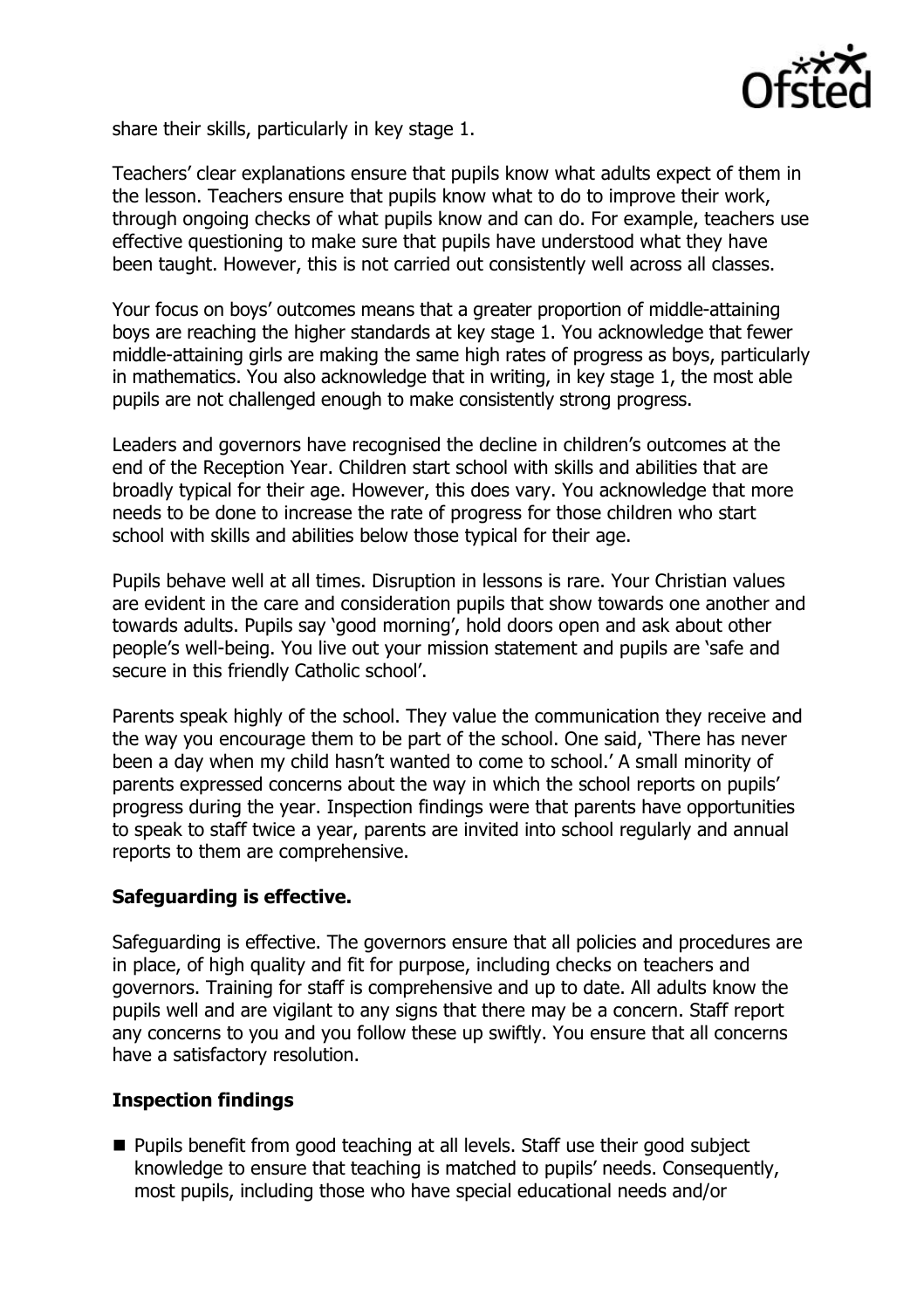

disabilities, make good progress from their starting points across a range of subjects.

- A key line of enguiry for this inspection was about the outcomes for children at the end of the Reception Year.
- The proportion of children reaching a good level of development has declined over several years. Provisional data for 2017 suggests that this proportion is now just below national averages. Leaders have looked at ways to improve this, particularly around developing early skills for writing. Teachers provide opportunities for children to work with small equipment, such as beads, to improve the way in which they handle small objects. However, adults do not provide sufficient opportunities for children to write or see others writing.
- Teachers work closely with feeder nurseries and parents to ensure a smooth start to school. Adults take children's individual needs, likes and dislikes into account when planning initial activities. As a result, children settle quickly when they first start school.
- Teachers understand the needs of the children and work out any extra support that children might need to help them to catch up with their peers. However, this is not yet fully effective in enabling the majority of children to reach a good level of development at the end of the Reception Year.
- You have made recent changes to the staff in the Reception class. It is too early to see the impact of this.
- Lower-ability children do not make rapid enough progress in the early years, particularly in writing. This does not enable those children who start school with skills and abilities below those typical for their age to catch up with their peers.
- Teachers and other adults regularly check on what children know and can do. They match these checks to the milestones for children's development. Adults use this information to aid future planning.
- Teachers invite parents to regular stay-and-play sessions to see how well their children are doing. Leaders have recently developed systems to involve parents more in assessing what their child knows and can do.
- Another line of enquiry was about leaders' actions to improve the rate of progress of pupils, particularly girls, in key stage 1. The progress of pupils in mathematics at key stage 1 is improving. Data for 2016 and provisional data for 2017 show that the proportion of pupils reaching the expected standards in mathematics is above that seen nationally. The proportion reaching the higher standard is in line with that seen nationally. Boys make stronger progress than girls do and more boys reach the higher standards. Middle-attaining girls make at least expected progress in mathematics in key stage 1, but do not make fast enough progress to reach the higher standards.
- Leaders have ensured that since the previous inspection there has been a greater focus on problem-solving and investigation in mathematics. As a result, more pupils at key stage 2 are reaching the higher standards in mathematics. However, there has been less impact at key stage 1, particularly for girls.
- $\blacksquare$  In writing, the proportions of pupils reaching the expected standards and the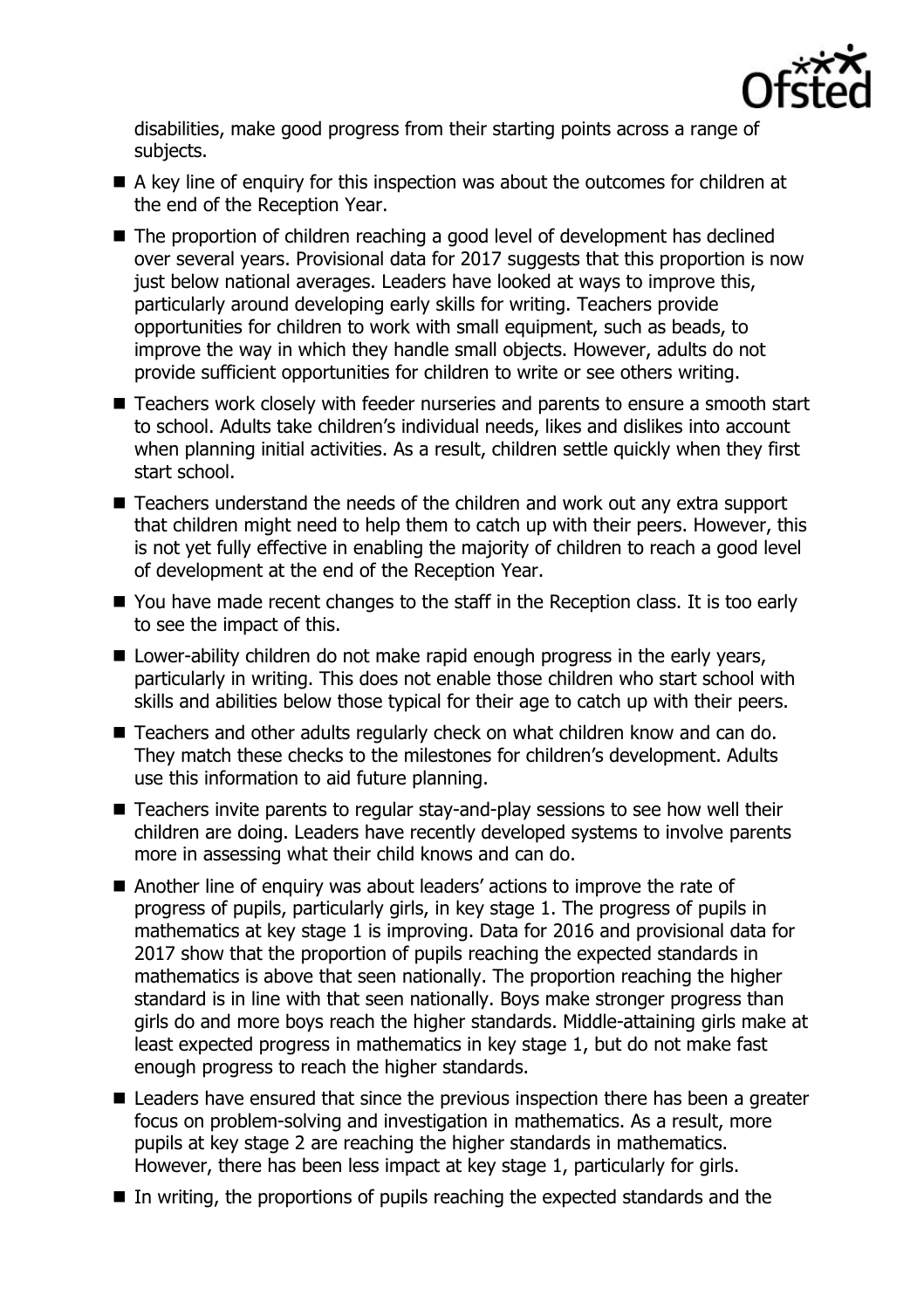

higher standards in writing at key stage 1 are above the national averages. The progress of pupils currently in key stage 1 shows this trend is continuing. This is due to teachers' good subject knowledge and effective teaching. However, the most able pupils do not always make the progress of which they are capable. In key stage 2, the most able pupils make much stronger progress in writing, and some are beginning to write with flair, for example, 'Shaking in desperation, Daniel's fingers ripped the curtain aside.'

- $\blacksquare$  I also looked at how effectively governors carry out their statutory duties, particularly in relation to disadvantaged pupils. Governors are very ambitious for the school and have the children at the heart of what they do. Governors receive high-quality information from all leaders about the work of the school, and in particular about pupils' achievements. Governors appreciate the quality of this information.
- Governors have a clear understanding of the strengths of the school and areas for further improvement. This is because of your clear plans for future development.
- Governors constantly reflect on their own performance. As a result, they never stand still with their own development. They have a good understanding of their responsibilities and make sure that there are governors with the skills necessary to fulfil all duties.
- Published and internal school data suggests that disadvantaged pupils do not achieve as well as other pupils nationally. However, half of the disadvantaged pupils also have special educational needs and/or disabilities. Current disadvantaged pupils make good progress from their different starting points.
- The absence rates of disadvantaged pupils have varied over the past four years. In 2016, a high proportion of these pupils were regularly absent. This was due to specific problems for a minority of pupils. Leaders promote good attendance through weekly, termly and annual attendance rewards. Where attendance dips, leaders work with families to improve this, including collecting pupils to bring them to school. Where this approach does not work, leaders and governors are not afraid to take action.

### **Next steps for the school**

Leaders and those responsible for governance should ensure that:

- Outcomes for children at the end of the Reception Year continue to improve by:
	- ensuring that standards in reading and writing in the early years improve for all groups of children
	- involving parents more in sharing what their child knows and can do
	- ensuring that children who start school with skills and abilities below those typical for their age catch up quickly with their peers.
- $\blacksquare$  Middle-attaining pupils in key stage 1 make rapid progress in mathematics towards the higher standards by: